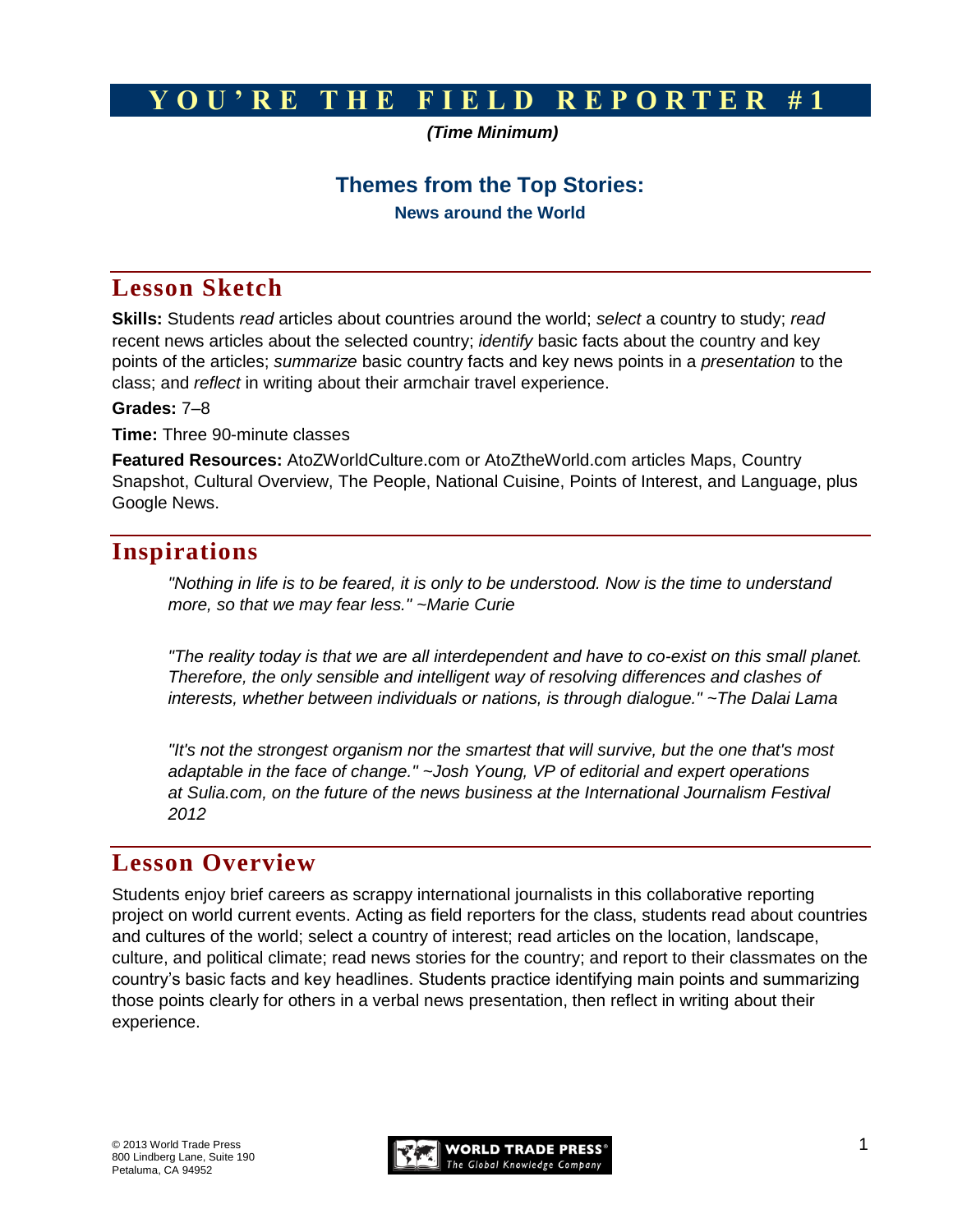# **Lesson Steps**

Students make a list of countries they are curious about. Students briefly skim articles, and choose one country to focus on. Students complete a prewriting exercise in which they make some guesses and some predictions about the country they're about to study, then see how their expectations about the country were the same as or different from the country's facts. Students pause to prewrite regarding the essential country facts—if you had thirty seconds to explain this country to a friend, what would you say?—and to share their countries' key facts with each other in small groups. Students read news stories on their countries of choice, and decide which stories are most important for American students to know about. Students prepare brief news reports to share with classmates, then reflect on their experience in writing.

# **Standards Met**

- **1. Common Core State Standards for Literacy in History/Social Studies, Science, and Technical Subjects: College and Career Readiness Anchors for Reading**
	- a. Key Ideas and Details 1, 2
	- b. Integration of Knowledge and Ideas 7
	- c. Range of Reading and Level of Text Complexity 10
- **2. Common Core State Standards for Literacy in History/Social Studies, Science, and Technical Subjects: College and Career Readiness Anchors for Writing**
	- a. Text Types and Purposes 2
	- b. Production and Distribution of Writing 4,5
	- c. Research to Build and Present Knowledge 7,8,9
	- d. Range of Writing 10
- **3. Common Core State Standards for English Language Arts: College and Career Readiness Anchors for Reading**
	- a. Key Ideas and Details 1, 2
	- b. Integration of Knowledge and Ideas 7
	- c. Range of Reading and Level of Text Complexity 10
- **4. Common Core State Standards for English Language Arts: College and Career Readiness Anchors for Writing**
	- a. Research to Build and Present Knowledge 7,8,9
	- b. Range of Writing 10
- **5. Common Core State Standards for English Language Arts: College and Career Readiness Anchors for Speaking and Listening**
	- a. Comprehension and Collaboration 1, 2
	- b. Presentation of Knowledge and Ideas 4,6
- **6. Common Core State Standards for English Language Arts: College and Career Readiness Anchors for Language**
	- a. Conventions of Standard English 1
	- b. Knowledge of Language 3
	- c. Vocabulary Acquisition and Use 4, 6
- **7. National Council of Teachers of English (NCTE) Standards for the English Language Arts:** 
	- a. 1, 3, 4, 5, 6, 7, 8
- **8. National Council for the Social Studies (NCSS) National Curriculum Standards for Social Studies:** 
	- a. 1, 3, 4, 5, 6, 7, 8, 9

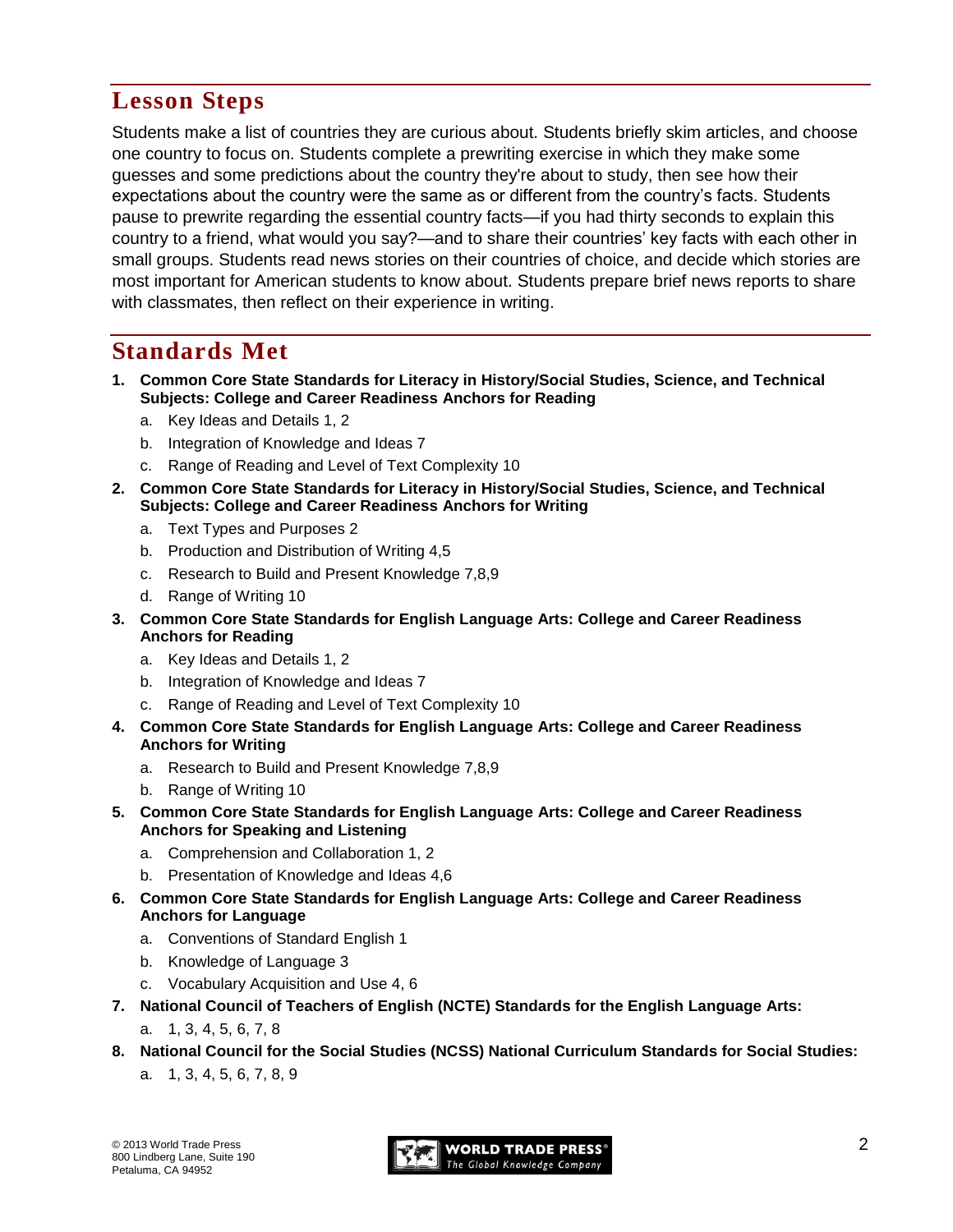# **Supplies**

- Computer access for each student
- Access to AtoZWorldCulture.com or AtoZtheWorld.com
- Access to online language references like BBC Languages, Omniglot.com, and Forvo.com
- **Dictionaries**
- Notebooks, pens, etc.
- Flashcards or other supplies for presentation notes
- Printer access

# **Instructional Plan**

#### Student Objectives

## **Students will:**

- Improve reading comprehension skills, note taking skills, abstract reasoning skills, speaking skills, and writing skills.
- Recognize key pieces of information and share them with others in a clear verbal presentation.
- Practice taking notes, prewriting, drafting, and then incorporating these incremental steps into a report.
- Increase geographic knowledge, geopolitical awareness, and awareness of global interconnectedness.
- Begin to develop a sense of which languages are spoken in what regions, and have a brief encounter with a language other than English.
- Become more sophisticated global citizens able to engage in dialogue with those different from themselves.

### Session One

## **Teacher Introduction**

- Introduce the role of the field reporter, and charge students with gathering essential facts about a country to share with classmates.
- Establish that all readings, prewritings, and discussions are note taking/prewriting exercises toward a final verbal report—if students complete all steps along the way, the final assignments will be a snap.
- Using a large wall map or other resource, get students thinking about which countries in the world they are curious to know more about.

# **Student Directions**

**Which country would you like to visit? Select a country**

- Go to AtoZWorldCulture.com or AtoZtheWorld.com.
- Peruse list of countries.

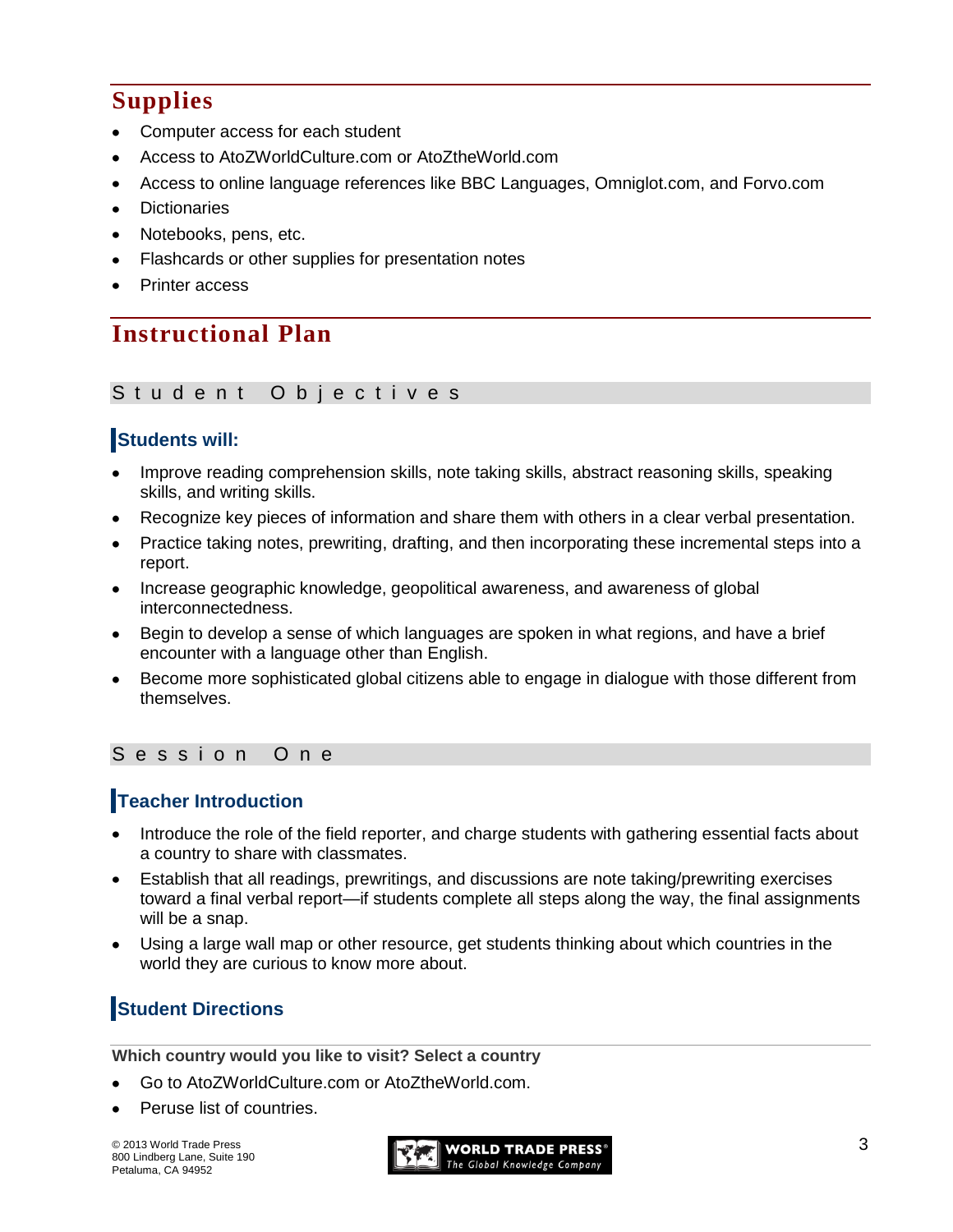- Identify three countries you are curious about. Skim materials for these countries: get a quick sense of where the country is, who lives there, and whether you are curious about the place.
- Choose one country to mentally visit for this exercise.

## **Teacher Introduction**

- Set the stage for the series of prewriting exercises by establishing expectations.
- In terms appropriate to existing classroom activities and curricula, explain that these prewriting activities are to be taken seriously as generative writing practices that result in an easier time completing a formal assignment, but they are not formal assignments themselves. The idea is to get ideas flowing on the page, and for students to leave themselves notes to come back to later when they get stuck, but prewriting is not the time to worry about writing beautiful sentences or spelling everything perfectly.

# **Student Directions**

**Learn about your chosen country: Comparing expectations to reality**

- Go to Maps—understand where countries are. Complete the following readings and prewriting exercises for both countries.
- Place your bets: Prewriting #1
	- Based on this country's location, what are your expectations regarding the culture? In what  $\equiv$ language/s do you guess that people greet each other? Are any of these languages spoken in the US? Do you guess that most residents have their roots in this country, or do you expect a large recent immigrant population? Do you expect that most residents are of the same ethnic background and religion, or do you expect a high degree of ethnic, religious, linguistic, and cultural diversity in this place? What do you suppose is important to residents of this country? Do you imagine an intricate ritual of greeting in this country, or a loose, laidback greeting style? What role do hierarchy and social status play in the culture? Do you expect that people's experiences of living in this country vary depending upon social status, gender, ethnicity, and/or age? If so, how? How do you expect the cuisine is similar to and different than food in the US? What do you think of the Points of Interest and major tourist destinations? What kinds of businesses are there, and what kinds of things do people do for a living? Overall, how do you suppose this country's culture is similar to and different from the mainstream culture and other cultures found in the US?
- Read the articles Country Snapshot, Cultural Overview, The People, and National Cuisine
- Place your bets: Prewriting #1A
	- So far, how do your guesses before reading compare to the lives of this country's citizens? What is as you expected, and what surprises you?
- Visit The People and Language
	- Which language/dialect of this country would you most like to learn, if you don't speak it already? Why? Which language/dialect would you least like to learn? Why? Do people in your chosen country speak a language or language/s you already speak, or that you know other people in the US already speak? What is the most important word to learn in the local language, if a visitor learns only one word?
	- Which religion, if any, is practiced in this country that you also practice? Are any religions practiced in the country familiar to you, though you do not practice them yourself? Do you see religions practiced in this country that you know are practiced in the US? Overall, what

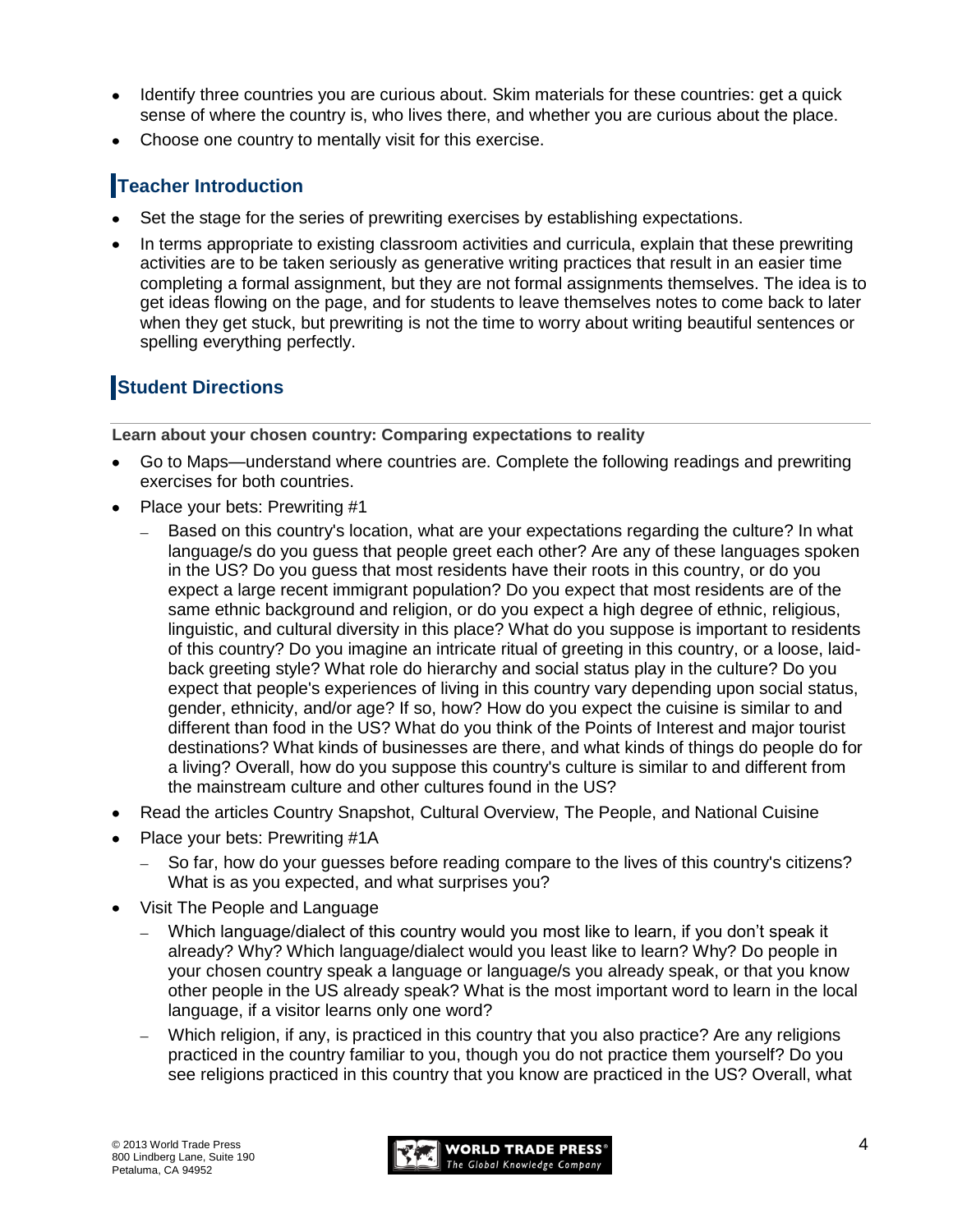seems most similar and most different about the religious landscape in your chosen country, relative to the US?

## **Teacher Introduction**

- Invite students to share some highlights of their notes so far.
- Ask students to remain alert to any shifts in perspective they experience while listening to their classmates' responses to the readings—students should be making notes on their prewrite pages or scratch paper regarding any new ideas that occur to them during this discussion because soon, they will be introducing their classmates' to their countries' key facts.

#### S e s s i o n T w o

### **Teacher Introduction**

Direct students to visit Google News for their countries. They can go to [http://news.google.com](http://news.google.com/) and enter the selected country's name in the search field to pull up articles.

## **Student Directions**

- Go to Google News and search for articles about your country. Read three articles that interest you.
- Write down the six main points of each article. Answer the journalism questions Who? What? When? Where? Why? How?
	- Who is the story about?
	- What are they doing that is newsworthy?
	- When did they do it, or when will they do it?
	- Where is the story taking place? In a region of the country? In a foreign country with which your country has a positive relationship or a conflict?
	- Why are these events unfolding?
	- How does this story impact American students?
- Choose a news category that interests you—maybe Agriculture, maybe Finance—and read  $\bullet$ three articles in that category. You can search for them by typing "Belize agriculture" (for example) into the search field of the Google News page.
- Write down the six main points of each article. Answer the journalism questions Who? What?  $\bullet$ When? Where? Why? How?

## **Teacher Introduction**

- Ask a few students to share their who/what/when/where/why/how summary of one news story. Invite students to discuss what surprises them and/or confuses them about the stories.
- Prepare students to present their findings to their peers, playing the role of TV news field reporters. Have students visit the Web sites of CNN or a local news organization to watch some Web video clips of field reporters presenting their stories. Discuss a few clips to identify elements of their journalistic style that students can emulate.
- Now students transition from noting the who/what/when/where/why/how of each article they read to deciding which information is most vital for their audience—American students—to know. Direct students to prepare a three minute presentation introducing their chosen countries

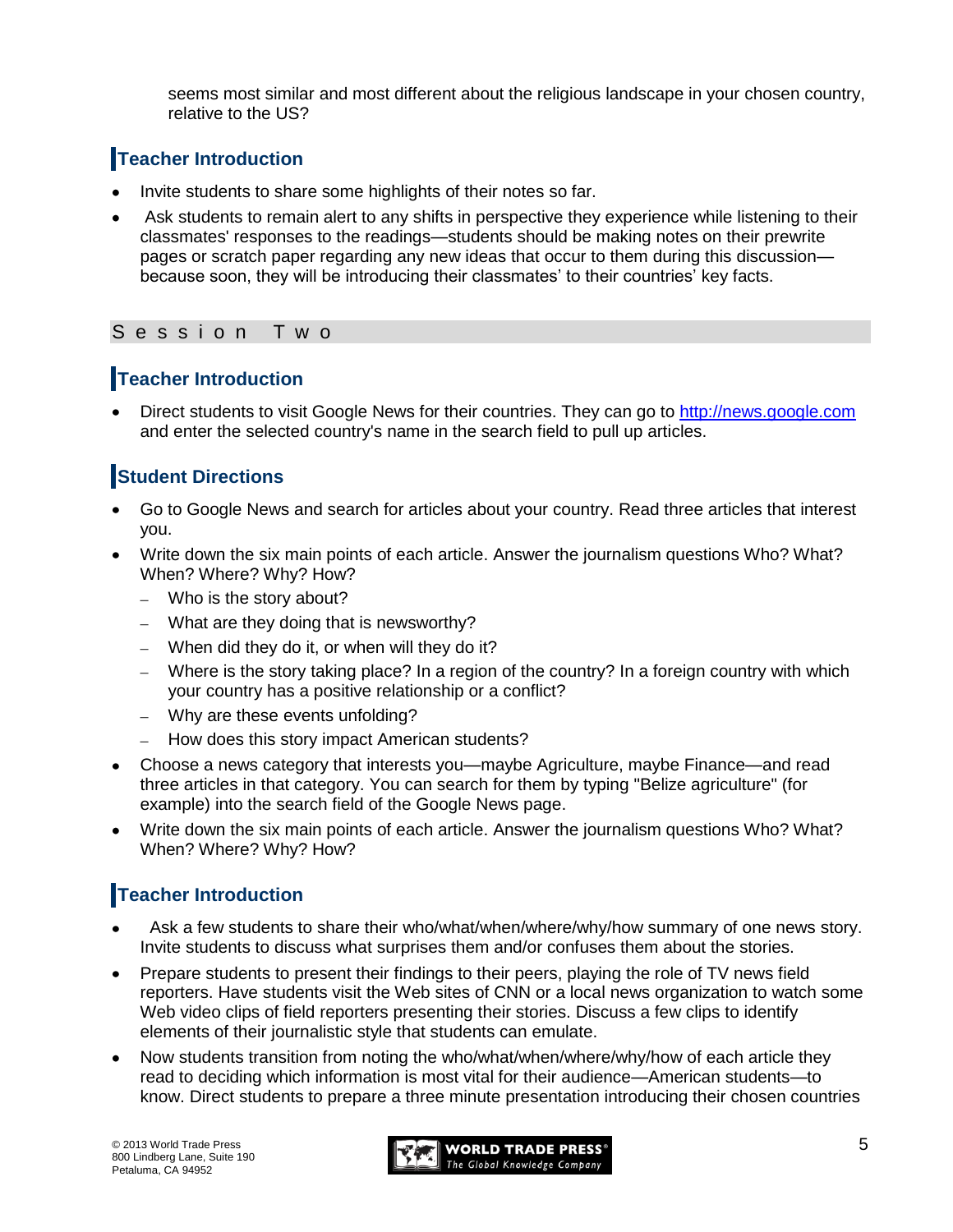to their peers. Prompt: If your classmates have never heard of this country before, what are the first things they should know? And what about this country has the most impact on them as American students?

#### Session Three

### **Student Directions**

- Prepare to present! You're the field reporter.
- Using index cards or some other prop suitable for presentation notes, prepare yourself to give a three-minute report to your classmates on the key facts and current events of your country.
- Prompt: If your classmates have never heard of this country before, what are the first things they should know to understand it better? What information about your country impacts your classmates most? Consider:
	- Location
	- Climate: Mongolia's capital, Ulaanbaatar, is the coldest capital city in the world. If your country has something noteworthy in its physical environment, do share.
	- Political situation: Is the country currently in turmoil? Is the country at peace or war?
	- Language/s spoken: What is the one word a visitor would need to know most in the local language?
	- Major religion/s
	- Major points of history: Is the country a former colony of another country that has left its mark on the culture and cuisine? Did the country just gain independence recently? If there's something in the country's history that would really help your classmates understand its current conditions, do share.
	- Major news items: Of the news stories you've read, which would be most interesting to your classmates? Which impact American students most? For example, does your country have a new contract to provide oil to the US? Is a movie star famous in the US from your country? Is there interesting health research happening in your country? With limited time, share the most crucial highlights of current events in your country with your classmates.
- Write yourself a script for your three minutes of need-to-know country information in the form of a news report. Pretend you are a TV reporter for CNN or your favorite network, and write a script to present your report in that role.

### **Teacher Introduction**

Ask students to gather in groups of four to share their presentations. Students should have notebooks out, and should be taking notes throughout their peers' presentations to prepare for a reflective writing exercise.

# **Student Directions**

Put your cub reporter cap on, and present the news to your group!